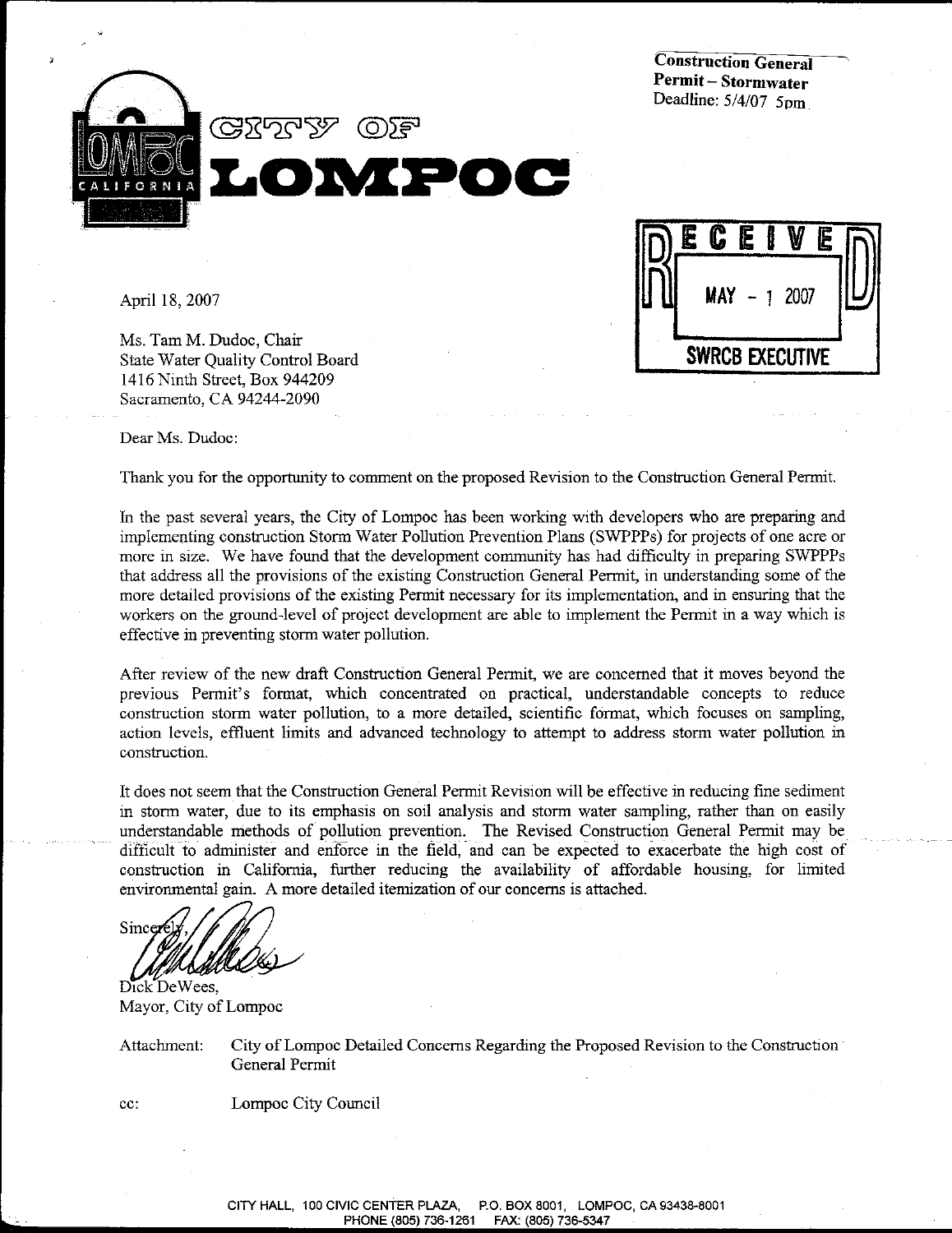# **City of Lompoc Detailed Concerns Regarding the Proposed Revision to the Construction General Permit**

The following items detail concerns of the City of Lompoc and questions regarding the proposed permit revision and its application:

# **General Approach**

The technical approach to reducing storm water pollution taken in the Draft Construction General Permit raises several concerns. The first is that if the development community is having difficulty addressing the provisions of the existing Construction General Permit, particularly the sampling provisions, adding more sampling requirements can be expected to result in SWPPPs that are difficult to review, administer, and implement. While the burden of sampling has already been borne by larger Phase I communities in the state's metropolitan centers, contractors in smaller Phase II communities and rural counties have not been required to perform regular sampling and can be expected to have difficulty obtaining the resources necessary to meet the requirements of the proposed revision to the Construction General Permit.

It is important to remember that the knowledge and expertise necessary to prepare a SWPPP under the revised Construction General Permit may be difficult to find in many areas of California. Although criteria are proposed to ensure that the persons preparing SWPPPs are knowledgeable regarding storm water pollution prevention, the resources and expertise needed to evaluate soil particle size, the project site, and conduct sampling and testing may not be readily available.

The second concern is that sampling is costly, particularly in more rural or remote areas where approved laboratories may be several hours away. Multiple samples taken during a construction project and in the case of an Active Treatment System (ATS), daily, will be extremely costly. This aspect of the revised draft Permit can be expected to further raise the cost of housing, retail, and office space, exacerbating a critical shortage in affordable housing and business opportunities throughout California.

Thirdly, many of the requirements proposed in the new Construction General Permit can be expected to result in additional time lost in construction, which equates to additional cost of construction. The requirement to submit the Notice of Intent (NOI) and SWPPP 14 days prior to the anticipated start of construction and the subsequent 90-day review period, the 30-day review of ATS use plans, Regional Boards review of SWPPP applications, the need for preliminary soils testing, and development of detailed programs for sampling will all add time and cost to construction.

The City of Lompoc is also concerned about enforcement of the revised Construction General Permit. Local regional boards do not appear to currently have the staff to enforce the terms of the new Construction General Permit. It is not clearly stated in the Permit what the role of municipal governments will be in enforcing the Construction General Permit under the provisions of the Phase I or II NPDES permits. Local governments generally do not have the staff or expertise to enforce the terms of the Permit, especially in areas where there is no support for additional taxation or an increase in fees to developers.

As an alternative to storm water monitoring, we suggest the State Board focus its efforts on providing storm water education to contractors, ensuring that contractors responsible for SWPPP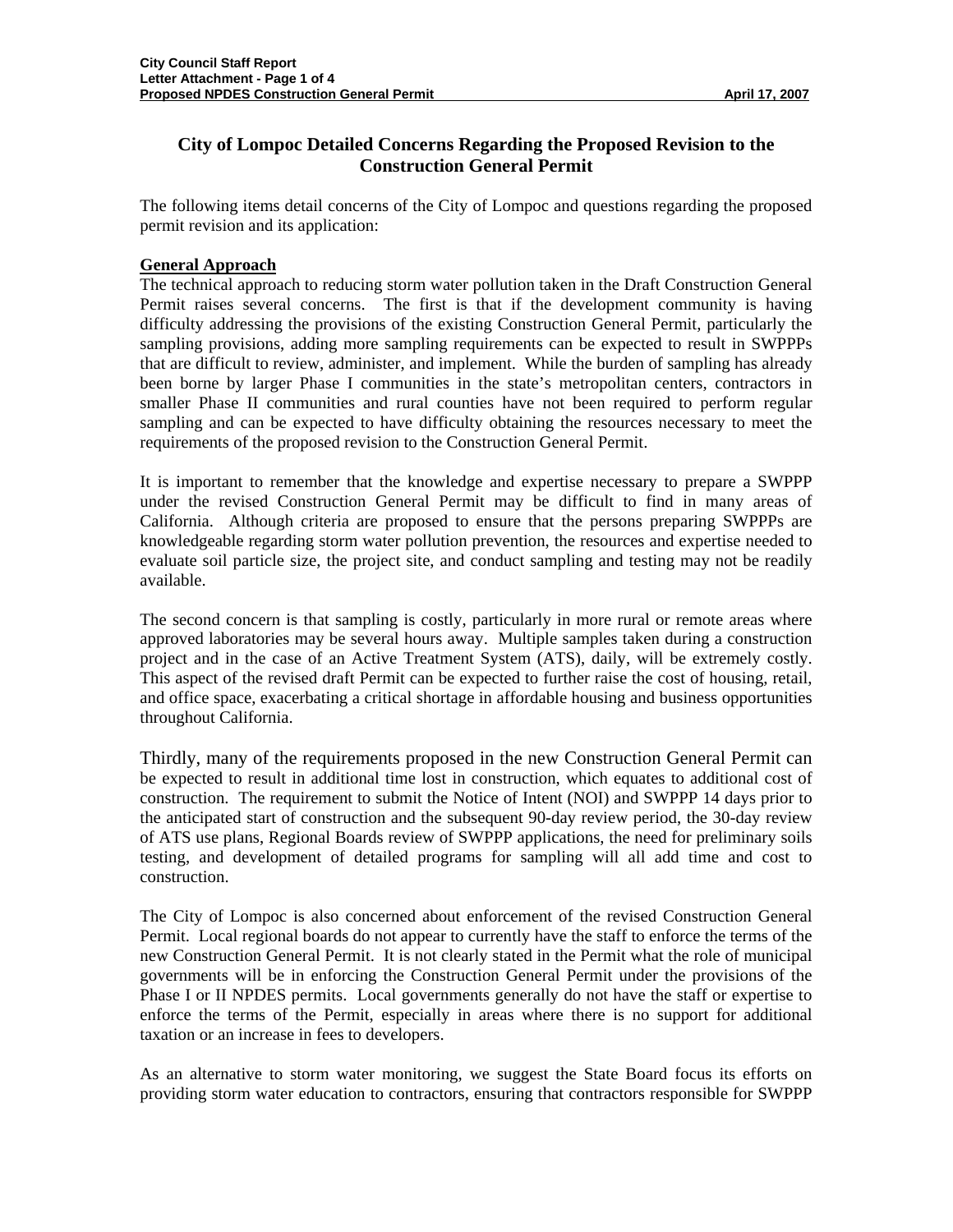implementation have had storm water education, and on conducting more inspections of construction sites. Additionally, the Board has not instituted a setback requirement, or limitations on construction, in areas directly adjacent to streams, rivers, lakes and wetlands. A setback of 25 to 50 feet, or additional Best Management Practices (BMPs) required within these areas would provide significant protection against sediment entering watercourses. This type of simple protective feature could result in a larger reduction in sedimentation of waterways, at a much lower cost, than would the monitoring requirements proposed in the revised Construction General Permit.

# **Processing and Submittals**

- 1. The requirement that new permit coverage must be applied for and the documents submitted in electronic format a minimum of 14 days prior to the anticipated start of construction can be expected to add time and cost to the construction process. The permit notes that the SWPPP and NOI are not valid until the Regional Board accepts them. What constitutes acceptance?
- 2. Does the 90-day public review period run concurrently with the construction project after the required 14 days?

# **Recharge Requirement**

3. Page 8 of 79, Finding 31. The City of Lompoc has a policy of not accepting pervious pavement / pavers in areas where vehicles will drive or be stored. In addition, detention basins and bioswales are not allowed without ensuring that oil and grease are first filtered out of the water prior to its entry into the basin / bioswale. These requirements are an effort to retain the quality of the City's drinking water which is stored in an underground aquifer below the City. For this reason, the City is concerned that the State Board proposes to encourage and / or require specific forms of recharge which may be detrimental to the water supplies of communities it serves. In addition, the requirement for no loss of recharge serves to add substantial cost to construction in those areas that are fully developed by necessitating expensive structural means of collecting and recharging storm water and serves to encourage the inefficient use of land in areas where more land is available. The effects of this policy may be far-reaching, as more agricultural land will be lost to sprawling development and the cost of construction continues to increase.

## **The Report on Feasibility of Numeric Effluent Limits 6/06**

4. The report cited in Finding 10 of the Construction General Permit (CGP), The Feasibility of Numeric Effluent Limits Applicable to Discharges of Storm Water Associated with Municipal, Industrial and Construction Activities, dated June 19, 2006, concluded that while numeric limits or action levels are technically feasible for construction storm water discharges, it is not feasible at this time to set enforceable numeric effluent criteria for municipal BMPs and in particular urban discharges. The study concluded that BMPs could be more rigorously selected, designed and maintained to achieve the level of pollutant removal that was intended. Action levels were identified as a tool to identify those sites which may need closer scrutiny.

These findings suggest that efforts and action level sampling results should be focused more on ensuring that the existing terms of the Construction General Permit are being met and Best Management Practices implemented, rather than requiring effluent and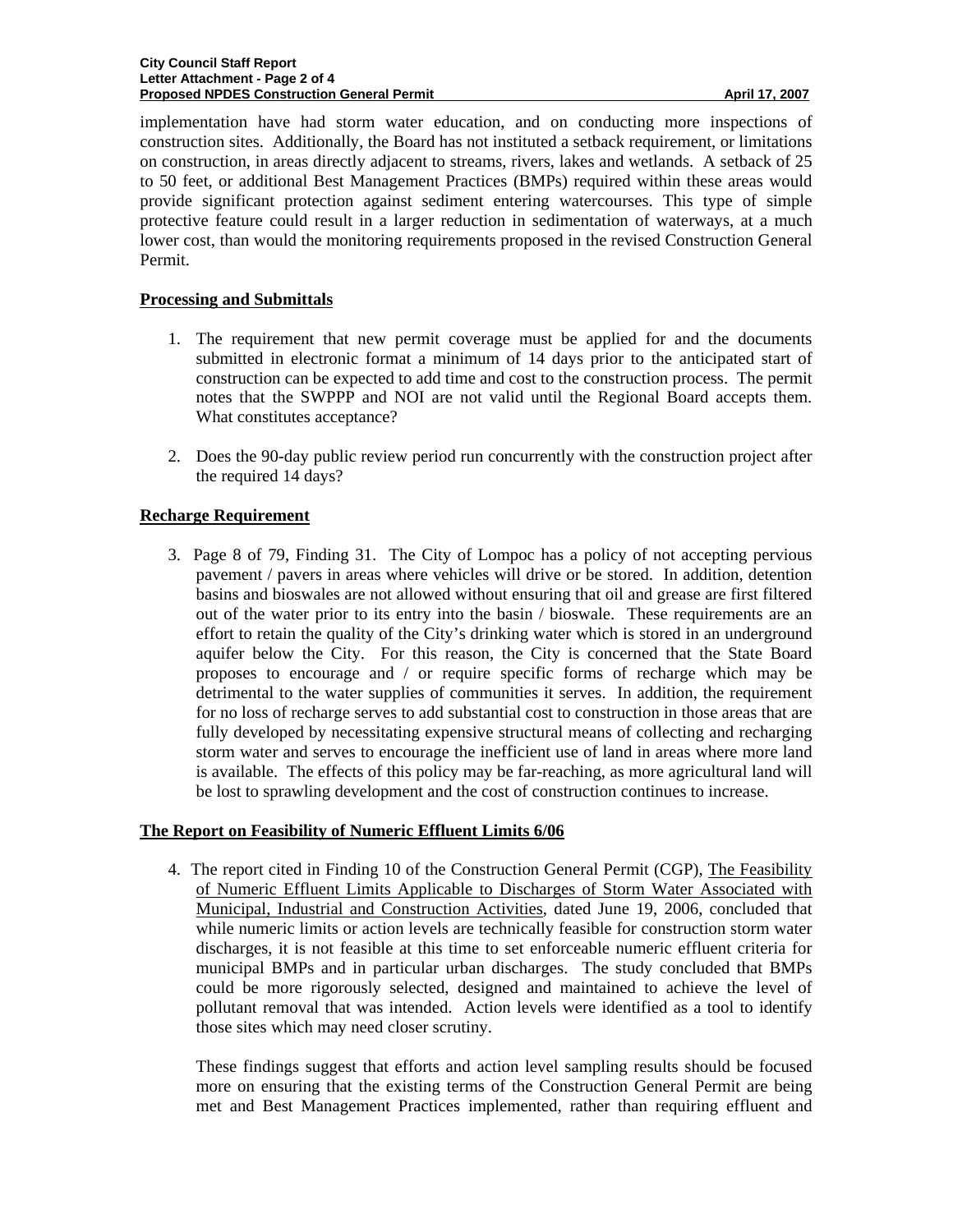receiving water sampling, and establishing Action Levels and Numeric Effluent Limitations.

- 5. In the same report referenced above, the discussion of feasibility focused on larger municipal areas that have been under NPDES Phase I permits for over 10 years. It did not appear to take into account areas where Phase II permits have not yet been issued, as they are waiting hearing. The study concluded that establishing a basis for an action level in larger urban areas with established monitoring programs would be easier. Based on the report, we believe that more education and enforcement of the existing permit terms may yield the desired reduction in sediment more readily than will the application of Action Levels.
- 6. The report above also states that storm water effluent limits can become very complex…and if complex, they are not likely to be workable. The City believes that as a result, their use in construction storm water permitting will be more confusing and confounding than effective at reducing sedimentation in waterways.
- 7. The panel's reservations and concerns included that active treatment systems have generally been employed on sites of five acres or larger and that cost may prohibit their use on sites of an acre in size. The ATS' effectiveness is reported to be greatly enhanced for large drainage areas on which construction occurs for multiple years. The City believes that given the cost and 30-day review for plans to use an ATS, few if any will be used outside of larger construction sites in generally urbanized areas.
- 8. The City agrees with the above report that natural background levels of turbidity in arid portions of California need to be taken into consideration in setting numerical limits or action levels.

## **Setbacks from Streams, Lakes, Rivers and Wetlands**

9. The designation of mandatory, rather than voluntary, setbacks from water bodies and wetlands, and/or the imposition of additional BMPs adjacent to water bodies and wetlands would serve to be very effective in reducing sedimentation in waterways.

## **Soil Particle Size Requirements**

- 10. The requirement to have a soil particle analysis of project sites as a part of the development of the SWPPP, is cumbersome, particularly in those areas where such soils are common and almost guaranteed to occur on any given project site. At a minimum, developers should have the option to assume fine particle size and implement the required BMPs in section VIII G, to reduce development costs.
- 11. The previously referenced report found that the toxicity and other environmental effects of widespread use of chemicals in active treatment systems has not been adequately studied and their safety shown. Effects on the many different ecosystem types in California should be evaluated before a requirement for ATS' to be used in any area of .02 millimeters (mm) sediment size is enacted. The City agrees with this statement. Although the systems are not required, the fact that their impact on downstream waters is unknown is a concern. Mere sampling to determine the amount of pollutants that may be discharged from such as system does not provide any information about the safety or toxicity of those pollutants in a marine environment. In addition, adding chemical